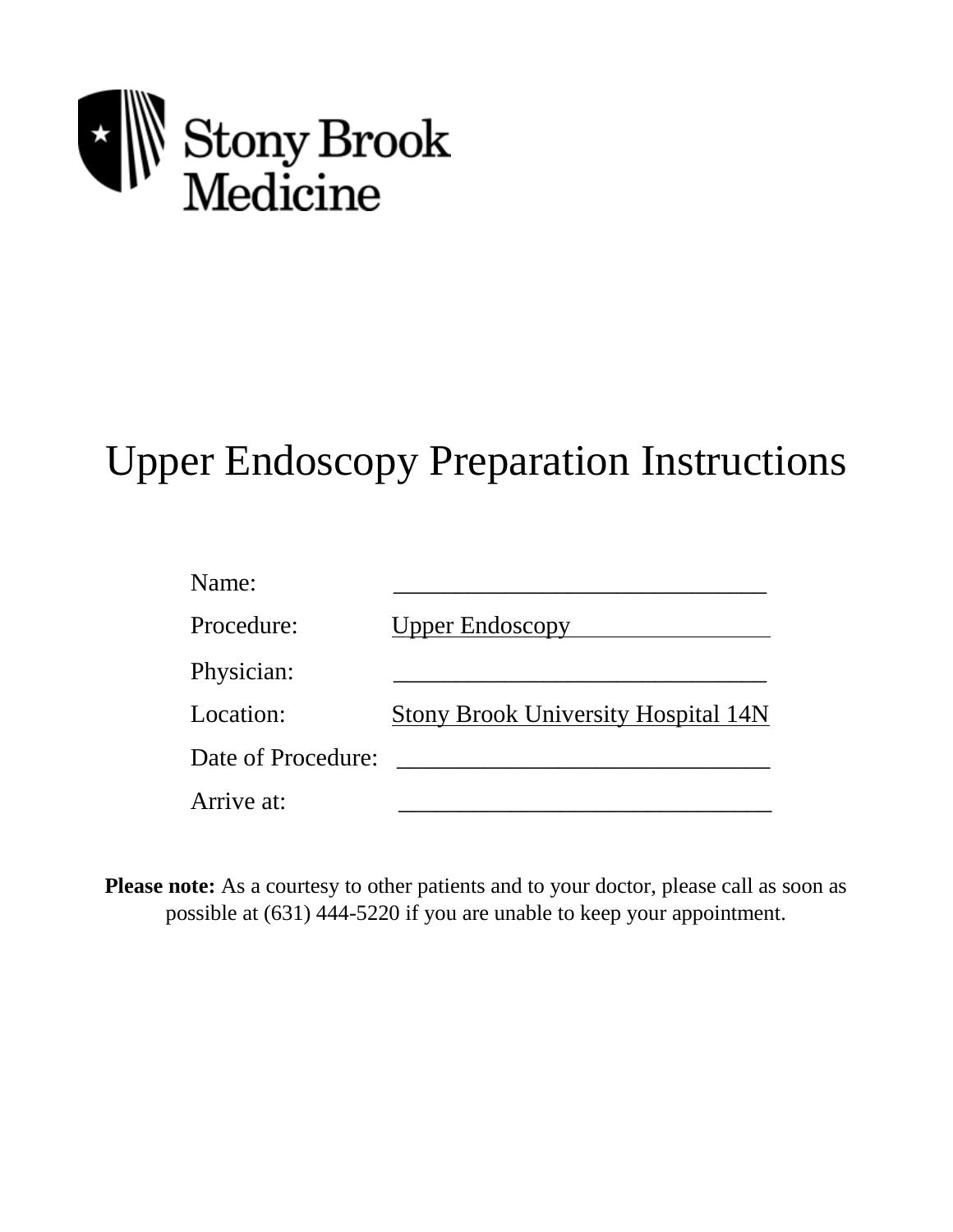

# **AS SOON AS POSSIBLE**

- 1. Make arrangements for a responsible adult to accompany you when leaving the procedure, even if you taking public transportation. **Your procedure may be canceled if we cannot confirm your transportation on the day of the procedure. Taxi and Uber**® **drivers are not acceptable.**
- 2. If you take any medications that increase your risk of bleeding, you must ask the prescribing doctor when to stop taking the medication before the procedure. The most common of these medications include but are not limited to:
	- Warfarin (Coumadin®)
	- Clopidogrel (Plavix<sup>®)</sup>
	- Ticagrelor (Brilinta®)
	- Effient (Prasugrel®)
	- Rivaroxaban (Xarelto<sup>®</sup>)
	- Apixaban (Eliquis®)
	- Dabigatran (Pradaxa®)
	- Enoxaparin (Lovenox®)

#### **You may continue taking aspirin unless otherwise instructed**

- 3. For patients with diabetes
	- Stop metformin containing medications 24 hours before procedure
	- Hold all non-insulin medications the morning of the procedure
	- Contact your diabetes doctor to help adjust your dose of insulin dose during and after the bowel preparation
	- If you use an insulin pump, a **written letter** from your endocrinologist giving clear instructions on adjustments for basal rate before and during the procedure will be required.
	- If you use oral diabetes medications, do not take these medications on the morning of your procedure
- 4. If you have a pacemaker or defibrillator, please make sure your doctor is aware and bring the device card with you to your procedure